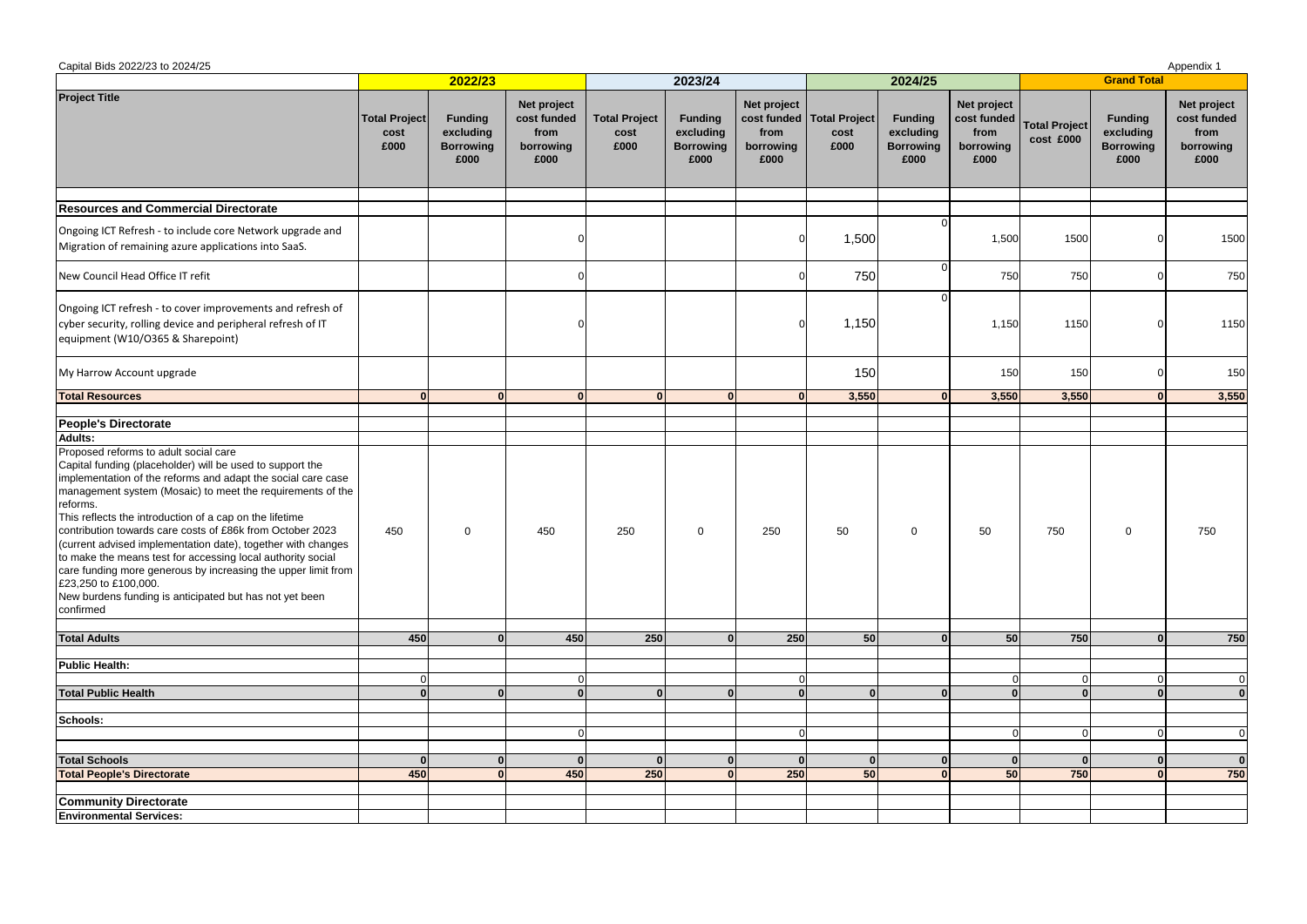| Capital Bids 2022/23 to 2024/25                                                                                                                                                                                                                                                                                                                                                                                                                                                                                                                                                                                                                                                                                           |                                      |                                                         |                                                         |                                      |                                                         |                                          |                                               |                                                         |                                                         |                                   |                                                         | Appendix 1                                              |  |
|---------------------------------------------------------------------------------------------------------------------------------------------------------------------------------------------------------------------------------------------------------------------------------------------------------------------------------------------------------------------------------------------------------------------------------------------------------------------------------------------------------------------------------------------------------------------------------------------------------------------------------------------------------------------------------------------------------------------------|--------------------------------------|---------------------------------------------------------|---------------------------------------------------------|--------------------------------------|---------------------------------------------------------|------------------------------------------|-----------------------------------------------|---------------------------------------------------------|---------------------------------------------------------|-----------------------------------|---------------------------------------------------------|---------------------------------------------------------|--|
|                                                                                                                                                                                                                                                                                                                                                                                                                                                                                                                                                                                                                                                                                                                           | 2022/23                              |                                                         |                                                         |                                      | 2023/24                                                 |                                          |                                               | 2024/25                                                 |                                                         | <b>Grand Total</b>                |                                                         |                                                         |  |
| <b>Project Title</b>                                                                                                                                                                                                                                                                                                                                                                                                                                                                                                                                                                                                                                                                                                      | <b>Total Project</b><br>cost<br>£000 | <b>Funding</b><br>excluding<br><b>Borrowing</b><br>£000 | Net project<br>cost funded<br>from<br>borrowing<br>£000 | <b>Total Project</b><br>cost<br>£000 | <b>Funding</b><br>excluding<br><b>Borrowing</b><br>£000 | Net project<br>from<br>borrowing<br>£000 | cost funded   Total Project  <br>cost<br>£000 | <b>Funding</b><br>excluding<br><b>Borrowing</b><br>£000 | Net project<br>cost funded<br>from<br>borrowing<br>£000 | <b>Total Project</b><br>cost £000 | <b>Funding</b><br>excluding<br><b>Borrowing</b><br>£000 | Net project<br>cost funded<br>from<br>borrowing<br>£000 |  |
| High Priority Planned Works - Corporate Sites<br>To continue the programme of investment to undertake<br>essential improvements across the Corporate Estate to ensure<br>that properties in a safe and appropriate condition and comply<br>with appropriate statutory, regulatory and corporate standards.<br>A review of stock condition surveys is being undertaken and<br>will feed into the Final Capital Programme report as necessary.<br>This budget does not cover Schools which are funded<br>separately from the schools capital maintenance grant and<br>included in the existing Schools Capital Programme. Funding<br>for 2022/23 will be confirmed in December when the finance<br>settlement is announced. |                                      |                                                         |                                                         |                                      |                                                         |                                          | 650                                           |                                                         | 650                                                     | 650                               |                                                         | 650                                                     |  |
| <b>Parks Infrastructure</b><br>On-going programme to address historic under-investment and<br>responsive only maintenance regimes to parks infrastructure;<br>to address areas of deterioration and improve existing facilities<br>and provide safe access for users.                                                                                                                                                                                                                                                                                                                                                                                                                                                     |                                      |                                                         |                                                         |                                      |                                                         |                                          | 350                                           |                                                         | 350                                                     | 350                               |                                                         | 350                                                     |  |
| <b>CA Site Infrastructure</b><br>On-going maintenance programme to the Civic Amenity site to<br>ensure it provides a safe and secure environment in which to<br>operate its business and continue to meet the needs of staff<br>and users.                                                                                                                                                                                                                                                                                                                                                                                                                                                                                |                                      |                                                         |                                                         |                                      |                                                         |                                          | 75                                            |                                                         | 75                                                      | 75                                |                                                         | 75                                                      |  |
| <b>Green Grid Programme - BCIL funded</b><br>Improvements to Harrow's green infrastructure to provide a<br>network of interlinked and multifunctional open spaces.                                                                                                                                                                                                                                                                                                                                                                                                                                                                                                                                                        |                                      |                                                         |                                                         |                                      |                                                         |                                          | 150                                           | 150                                                     |                                                         | 150                               | 150                                                     |                                                         |  |
| <b>Highways Programme</b><br>To deliver the highways programme of investment and<br>undertake essential structural maintenance to the highway<br>asset.                                                                                                                                                                                                                                                                                                                                                                                                                                                                                                                                                                   |                                      |                                                         |                                                         |                                      |                                                         |                                          | 6000                                          |                                                         | 6,000                                                   | 6000                              |                                                         | 6000                                                    |  |
| Flood Defence & Highways Drainage -BCIL funded<br>To deliver the flood defence and alleviation programme of<br>investment and implement schemes that minimise the risk of<br>flooding from approximately 80kms of rivers and watercourses<br>in the borough, and the highways drainage programme of<br>investment and implement schemes in 15 critical drainage<br>areas identified in the Council's Surface Water Management<br>Plan.                                                                                                                                                                                                                                                                                    |                                      |                                                         |                                                         |                                      |                                                         |                                          | 500                                           | 500                                                     |                                                         | 500                               | 500                                                     |                                                         |  |
| <b>Street Lighting Programme</b><br>To continue the street lighting refurbishment programme of<br>investment, which includes upgrading life expired street<br>lighting columns and replacing conventional lanterns for more<br>energy efficient LED lanterns and CMS rollout                                                                                                                                                                                                                                                                                                                                                                                                                                              |                                      |                                                         |                                                         |                                      |                                                         |                                          | 2000                                          |                                                         | 2,000                                                   | 2000                              |                                                         | 2000                                                    |  |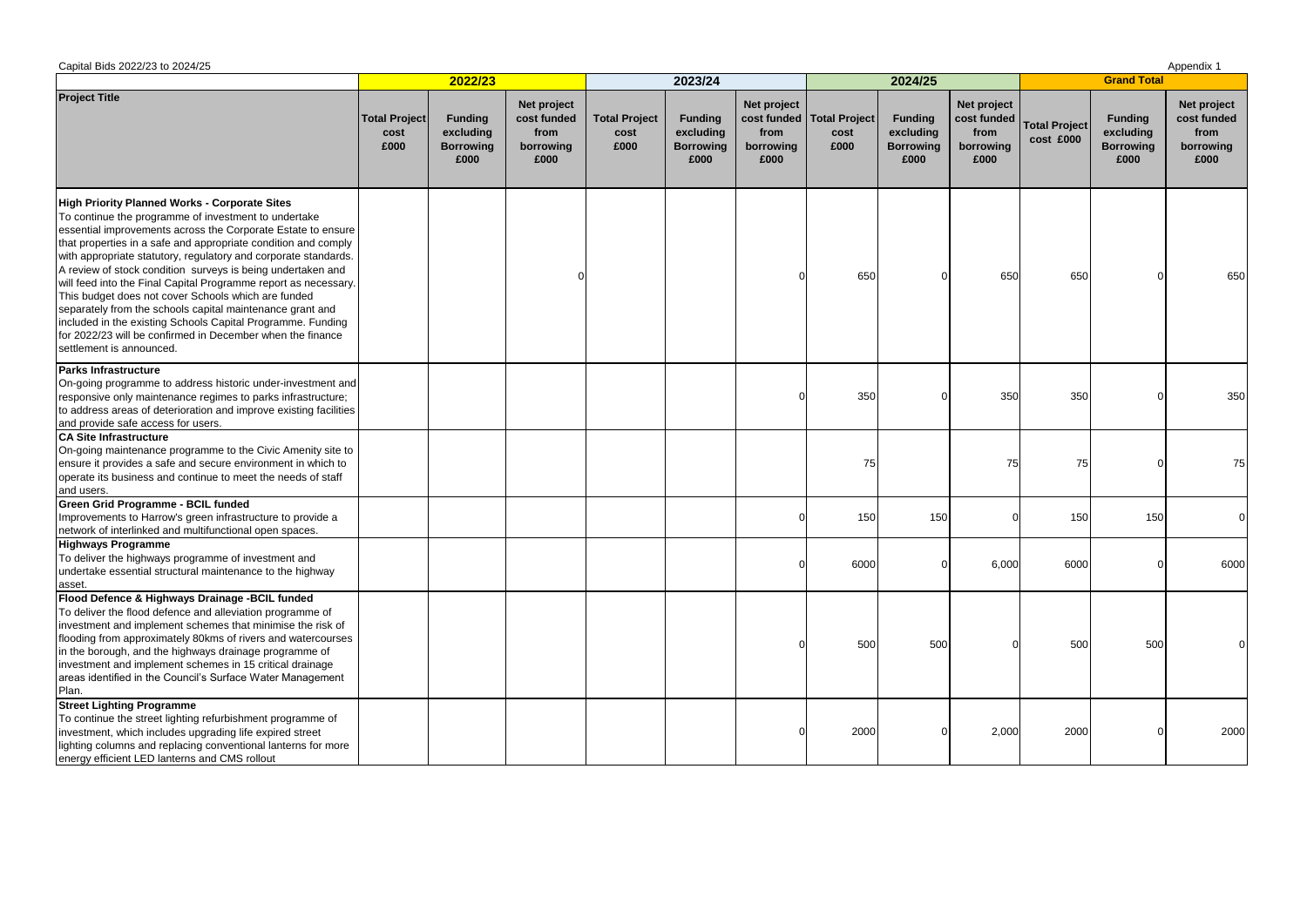| Capital Bids 2022/23 to 2024/25                                                                                                                                                                                                                                                                                                                                                                                                                                                                                                                                                                                                                                     |                                      |                                                         |                                                         |                                      |                                                         |                                          |                                               |                                                         |                                          |                                        |                                                         | Appendix 1                                              |
|---------------------------------------------------------------------------------------------------------------------------------------------------------------------------------------------------------------------------------------------------------------------------------------------------------------------------------------------------------------------------------------------------------------------------------------------------------------------------------------------------------------------------------------------------------------------------------------------------------------------------------------------------------------------|--------------------------------------|---------------------------------------------------------|---------------------------------------------------------|--------------------------------------|---------------------------------------------------------|------------------------------------------|-----------------------------------------------|---------------------------------------------------------|------------------------------------------|----------------------------------------|---------------------------------------------------------|---------------------------------------------------------|
|                                                                                                                                                                                                                                                                                                                                                                                                                                                                                                                                                                                                                                                                     |                                      | 2022/23                                                 |                                                         |                                      | 2023/24                                                 |                                          |                                               | 2024/25                                                 |                                          |                                        | <b>Grand Total</b>                                      |                                                         |
| <b>Project Title</b>                                                                                                                                                                                                                                                                                                                                                                                                                                                                                                                                                                                                                                                | <b>Total Project</b><br>cost<br>£000 | <b>Funding</b><br>excluding<br><b>Borrowing</b><br>£000 | Net project<br>cost funded<br>from<br>borrowing<br>£000 | <b>Total Project</b><br>cost<br>£000 | <b>Funding</b><br>excluding<br><b>Borrowing</b><br>£000 | Net project<br>from<br>borrowing<br>£000 | cost funded   Total Project  <br>cost<br>£000 | <b>Funding</b><br>excluding<br><b>Borrowing</b><br>£000 | Net project<br>from<br>borrowing<br>£000 | cost funded Total Project<br>cost £000 | <b>Funding</b><br>excluding<br><b>Borrowing</b><br>£000 | Net project<br>cost funded<br>from<br>borrowing<br>£000 |
| Local Implementation Plan (LIP) including Parking<br><b>Management Programme</b><br>To deliver the transport projects and initiatives set out in the<br>third Transport Local Implementation Plan (LIP) programme of<br>investment. A Parking Management Programme to implement<br>controlled parking schemes and restrictions is funded by<br>Harrow Capital and supports the delivery of the LIP.                                                                                                                                                                                                                                                                 |                                      |                                                         |                                                         |                                      |                                                         |                                          | 1691                                          | 1391                                                    | 300                                      | 1691                                   | 1391                                                    | 300                                                     |
| <b>Vehicle Procurement</b><br>Vehicles replacement programme<br>The proposed capital investment assumes vehicles are<br>replaced on a like for like basis (i.e. primarily diesel fuel).<br>Should a decision on alternative fuel vehicles be made, the<br>cost would be considerably more. A wider discussion is<br>required to develop a Fleet Strategy to contribute towards<br>carbon neutrality targets and how the costs of decarbonising<br>the fleet can be funded.                                                                                                                                                                                          |                                      |                                                         |                                                         |                                      |                                                         |                                          | 2086                                          | 2086                                                    |                                          | 2086                                   | 2086                                                    |                                                         |
| <b>Climate Emergency - Energy emissions reduction</b><br>measures<br>Continuation of the programme of energy related works to<br>contribute to decarbonisation of the Council's (non-residential)<br>built estate, in order to continue to address the Climate<br>Emergency declared by the Council and support the Council's<br>aim to work towards carbon neutrality as an organisation by<br>2030. Investing in energy saving measures and local<br>renewable power generation will also increase the<br>organisation's energy security over the medium term,<br>protecting the public finances from volatility in national and<br>international energy markets. |                                      |                                                         |                                                         | 500                                  |                                                         | 500                                      | 500                                           |                                                         | 500                                      | 1000                                   |                                                         | 1000                                                    |
| <b>Breakspear Crematorium - Replacement of 3 cremators</b><br>The facility is shared between Harrow and Hillington, with<br>Harrow owning 1/3rd of the share. The existing cremators are<br>reaching the end of useful life and will require replacement.<br>Harrow will be responsible for 1/3rd of the investment cost.                                                                                                                                                                                                                                                                                                                                           |                                      |                                                         |                                                         |                                      |                                                         |                                          | 700                                           |                                                         | 700                                      | 700                                    |                                                         | 700                                                     |
| <b>Total Environmental Services</b>                                                                                                                                                                                                                                                                                                                                                                                                                                                                                                                                                                                                                                 |                                      |                                                         |                                                         | 500                                  | 0 <sup>1</sup>                                          | 500                                      | 14702                                         | 4127                                                    | 10575                                    | 15202                                  | 4127                                                    | 11075                                                   |
| <b>Cultural Services:</b>                                                                                                                                                                                                                                                                                                                                                                                                                                                                                                                                                                                                                                           |                                      |                                                         |                                                         |                                      |                                                         |                                          |                                               |                                                         |                                          |                                        |                                                         |                                                         |
| Leisure and Libraries Capital Infrastructure<br>Targeted investment to improve the infrastructure of the<br>Council's leisure and library facilities.                                                                                                                                                                                                                                                                                                                                                                                                                                                                                                               |                                      |                                                         |                                                         |                                      |                                                         |                                          | 150                                           |                                                         | 150                                      | 150                                    |                                                         | 150                                                     |
| Harrow Arts Centre & Headstone Manor Capital<br>Infrastructure<br>Replacement of roof tiles at Rayners Building to meet H&S<br>issues; replacement of cast iron guttering for some parts of the<br>existing buildings to ensure that buildings remains water-tight;<br>and repairs/replacement of external railings, fencing etc.                                                                                                                                                                                                                                                                                                                                   | 50                                   |                                                         | 50                                                      | 20                                   |                                                         | 20                                       | 20                                            |                                                         | 20                                       | 90                                     |                                                         | 90                                                      |
|                                                                                                                                                                                                                                                                                                                                                                                                                                                                                                                                                                                                                                                                     |                                      |                                                         |                                                         |                                      |                                                         |                                          |                                               |                                                         |                                          |                                        |                                                         |                                                         |